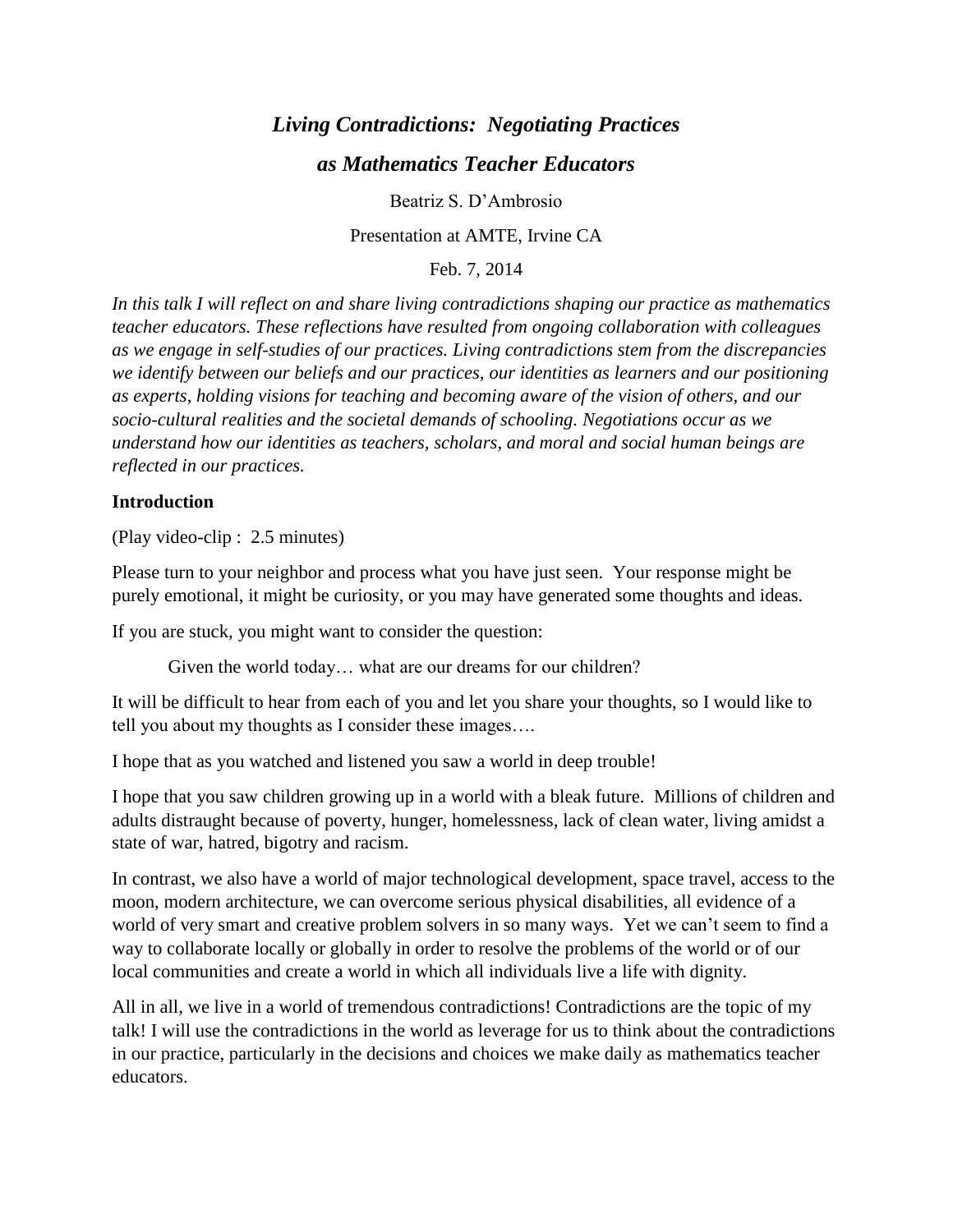## *Living contradictions*

Recently, my colleagues and I have focused our research on ourselves and our practices, in order to address the question: "How do I improve my practice?". Many of you may recognize this question as being at the heart of the work of Jack Whitehead, as he proposes that addressing this question leads to what he calls a living educational theory. In his work Whitehead calls for academics to "make a claim to know their own development and subject it to public criticism." As key to being able to address our inquiry question, we find ourselves having to come to grips with our values and how they live in our practices. Inevitably, this reflection has led us to acknowledging living contradictions, specifically when our values are negated in our practice.

In describing living educational theories, Whitehead makes the following claim:

"It is living because, as people engage in understanding it, they learn more and their theory changes as they understand more. Further, because they are living what they learn, new knowledge emerges." (Hamilton and Pinnegar, 1995 – quoted in Whitehead, 2007).

This same dual meaning of "living" in our coming to know our living contradictions has come to bear on our work. We have appropriated this concept in our understanding of contradictions that live within our practice, and contradictions that are alive in that as we come to know them they change and take on knew life and new meaning.

## *"I" – who am I, and from where do I speak to you?*

As is required in inquiry that is grounded in the tenets of "self-study of teaching", I will present myself to you, so that you can judge my comments with an understanding of the values which ground my practice, and these same values will help you understand the living contradictions in my practices as a mathematics teacher educator. Some of my living contradictions may resonate with your own work as a mathematics teacher educator.

I will start my story with reflections of my preparation to be a mathematics teacher. As many of you know, my father was a math teacher, as was my grandfather. So, being a mathematics teacher seemed natural to me and conversations about teaching were part of my life as far back as I can remember. In my professional development to become a teacher, I began to read the first essays about teaching and learning that I would encounter in my professional life. Having been prepared as a teacher in Brazil, in the late 70s, the first educational text that I read was *Pedagogy of the Oppressed*, by Paulo Freire. The book was written in 1967-1968 and first published in English in 1970 and only published in Portuguese in 1975. When I read it, the book had only been published a short time and I was too young to really understand the importance of the text and how profound was the message. But several ideas from the text stuck with me and nagged me throughout my professional life. Between the seeds that were planted by my readings and from my "professional" conversations with my dad, I began to grow as I confronted the realities of schools and teaching. It was only recently that I came to know of the concept of "living contradictions" as described by Whitehead and that I came to realize just how the teachings of my father, Freire, and Whitehead would come together to explain that "nagging" feeling that I have had as I evolve as a scholar and as a human being in today's world. Over the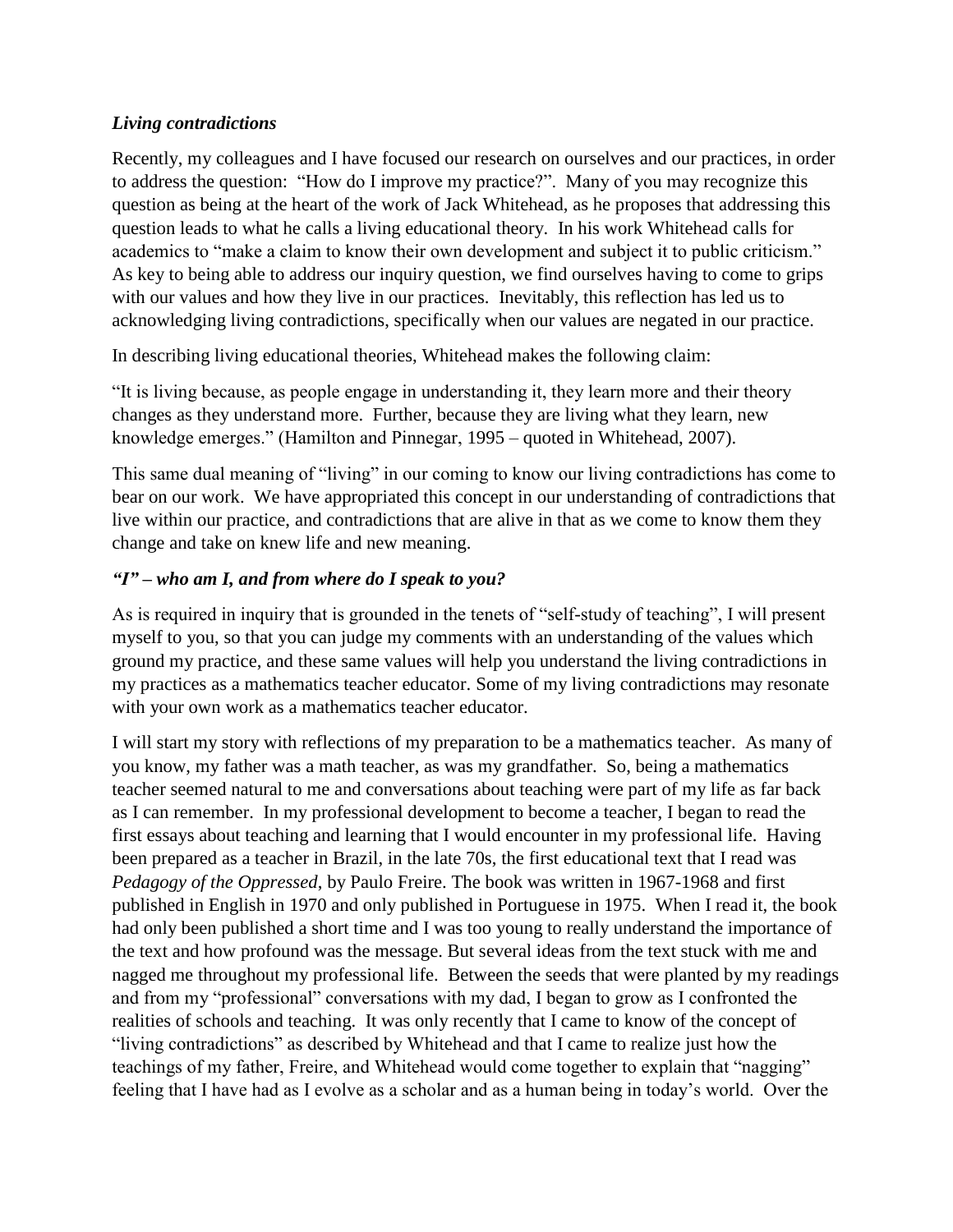years, I have come to know the work of many other scholars who resonate with these authors, and who help me develop a more refined understanding of the complexities of the practices of a mathematics teacher educator. The list of authors who shape my professional soul is too long to include here, but I will list a few who have been particularly inspiring to me and that I have specifically drawn on in preparing for this talk: Nel Noddings' work has added a perspective that allows me to better understand my relationship of care towards others in the teaching and learning process and language to help me articulate my relationships with others in my work as a teacher and as a scholar. Rochelle Gutierrez has helped me to understand the political dimensions of my professional life as a mathematics teacher educator and my responsibility to develop my political voice and to have the courage to use it. During our collaboration Rochelle introduced me to many authors, both well established and many very new, who share many of the concerns that I have and who articulate so clearly their political voices in the scholarship of mathematics education. Shelly Harkness has helped me better understand the role of trust in the teaching and learning process, with her use of Peter Elbow's frameworks regarding the believing/doubting game that we undertake in working with learners, I have found ways of describing several dimensions of my practice. And of course, my collaborators are the most responsible for pushing me to articulate my thoughts and deepen the meanings we make of our practices as we co-construct our knowledge of the teaching and learning process. I feel very fortunate to have worked with so many wonderful people over the years who have shaped who I am, what I value, and how I live by those values. The ideas I speak of today reflect the coconstruction that has evolved over the years from my collaboration with many colleagues and students.

## **What troubles me….what is the big picture?**

The children in schools today will be left with the mess we have created and let spiral out of control. It will be their responsibility to create a better world for themselves and for future generations, something we have failed to do.

In order to achieve this lofty goal that our generation has failed to achieve, children will have to be able to work together to creatively solve serious problems falling in the realm of the social, but also economic, and regarding the preservation of the world's natural resources. So we must ask ourselves. …

Are we developing human beings who achieve their full potential and as a result are the creative problem solvers that we have failed to be? Our goal should be to help create a generation that is way better than we are, a generation of people who can reinvent themselves, rather than creating replicas of ourselves.

*We are limited in our thinking*. Here is a very small and simple example of how we inadvertently curtail our goals for education and in the process become oppressive in schools. We tend to be very critical of the digital generation... texting at the dinner table, interacting electronically with a friend who is two chairs away, texting during a class, a concert or a play, yet these acts (unfamiliar and uncomfortable to us) are the acts of a generation who is striving to reinvent itself in a new, more electronically driven, world. We don't like it, so we oppress the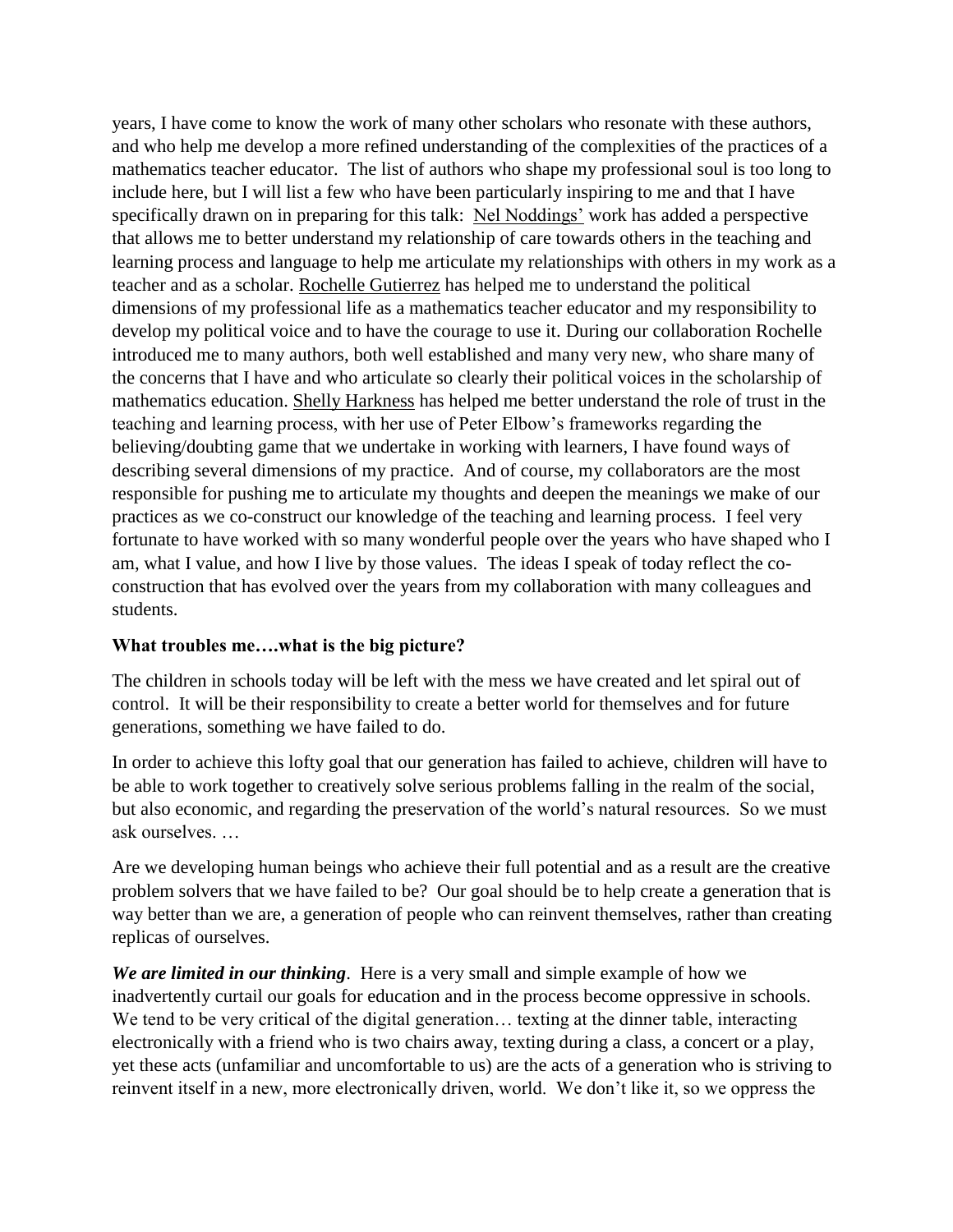young prohibiting their use of electronic means of communication in traditional places like schools. We don't know how to embrace the new and envision new possibilities for traditional spaces. Hence we alienate and disenfranchise the children in our schools. This is just a small example of the imbalance in our use of power to maintain an *old world order* in schools.

So, let's talk about contradictions between what we value and our practices!

## **Living Contradictions: Preparing Mathematics Teachers in light of the Social-cultural Realities of Schools**

The social-cultural realities and the societal demands of schooling – lead to my most critical reflections of my practice as a mathematics teacher educator. I find many of my practices complicit with the oppression of learners and many of those less privileged in our global society. I constantly have to remind myself that the goal of education is to help each child and each human being achieve his or her human potential. And for the good of the global world order these individuals will need to learn to collaborate, with each contributing his individual talents and strengths, in order to solve the immense problems that we (our generation) have failed to solve. The solutions to the problems of inequity and injustices in our world require extremely creative problem solving – thinking out of the box in order to imagine new possibilities for how people in the world relate to each other. This creative problem solving needs to be grounded in values, morals, ethics, and particularly, solidarity. Furthermore, this creative problem solving requires confidence, courage, and a desire to act!

What is creative problem solving and where do we teach that?

Let's unpack this a bit and first ask ourselves...

Well what is creativity? There are thousands of different definitions of creativity, which some may say makes it an elusive concept or thing to work toward. For the purposes of my argument, Pope (2005) gives us a place to start with the following definition … "the capacity to make, do or become something fresh and valuable with respect to others as well as ourselves." According to Steers (20…): "it is a human attribute; most people regularly solve problems- and just as importantly pose problems that need to be solved—of all kinds in their daily lives with some degree of creativity." Creativity, without the grounding in values, morals, ethics, solidarily and particularly responsibility can be problematic. Again Steer: "While human creativity may be directed to sustainable development, preventing disease, famine, and poverty, it may equally be directed at designing weapons of mass destruction, plotting crimes against humanity, exploiting the vulnerable or encouraging the profligate use of scarce natural resources for commercial gain."

Some may argue that values, ethics, morals and solidarity are taught at home and is not the business of schools. I disagree… It isn't okay to teach love and respect at home and live in a classroom of racism and intolerance in school. It isn't okay to learn that you can be whatever you want to be at home, but learn in school that you will never achieve your dreams since all systems are in place for you to never leave the lower tracks of schooling—for your dreams and aspirations to be silenced and crushed. The alignment of a child's experiences to ensure that they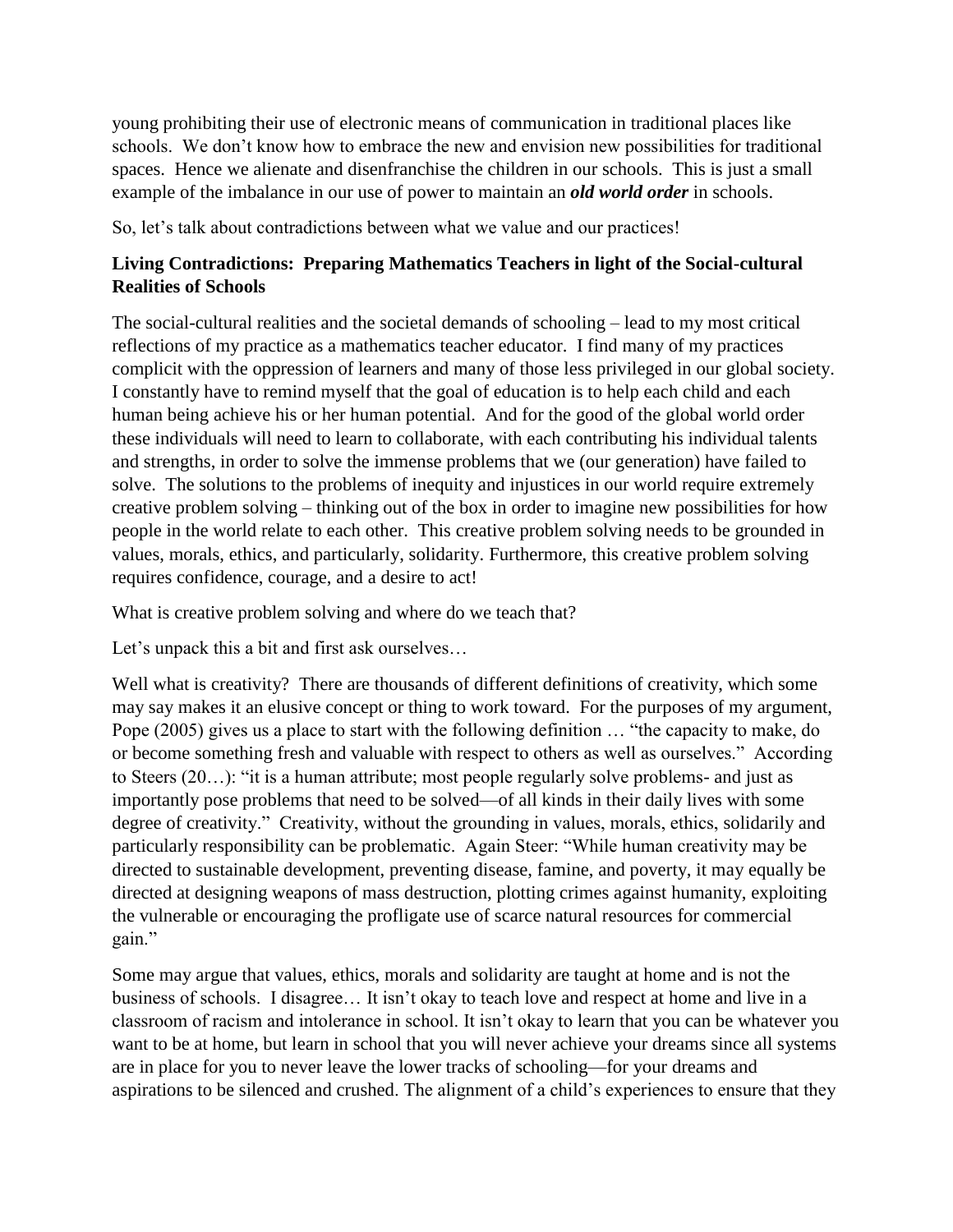will reach their full potential has to be in place in all aspects of our society – including the experiences in school.

In the math classroom we are neither dealing with creative problem solving nor values. Instead we are focused on delivering a national curriculum – the same curriculum that has been in place for almost 200 years. While we've tinkered with the curriculum for over 200 years, we have been unable to change to curriculum as the needs of society change. Every time I think of a child's lived experience in schools as spending the first 8 years of their lives learning to do all the things that a \$1 calculator can do, I cringe. Is that really the value of their education?

When I teach my future teachers about the nature of numbers, how to add fractions, how to use manipulatives to help children understand mathematics, I realize there is a huge tension in my being – when I ask myself, how will these ideas prepare children to be the socially responsible and creative problem solvers they need to be? More importantly, how am I preparing future teachers to be the socially responsible and the courageous creative problem solvers they need to be?

I invite you to consider Rochelle Gutierrez's notion of creative insubordination! Future teachers need to be confident and have the courage to take risks that are innovative, imaginative, and inventive with visions of new possibilities. In order to do this they need a support group that will support their courage to pursue their creative ideas in the face of considerable opposition. Teachers have to be agents of change if we are to help all children fully achieve their human potential.

We are part of an enterprise that prepares teachers to conform and follow rules without considering their implications for the well-being of children. Schooling is oppressing teachers and students alike. We prepare teachers who have no voice and uncritically follow rules without regard to whether they are good or will lead to the good of children. We prepare educational leaders to advocate for policies and documents, rather than to advocate for their teachers and the children in their systems. We expect teachers to blindly follow policies without concern for the impact of their acts of teaching on the children nor concern for the impact of their teaching for the bigger picture of contributing to a generation inspired to work toward a new world order.

For the most part, we allow future teachers to hold on to several myths about teaching and learning. These are myths held by society – pushed by policy makers-- regarding societies' expectations of schools. In our roles as Mathematics Teacher Educators we need to find ways to help teachers challenge these myths and understand the implications of holding on to them.

## *Myth #1: Education is schooling!*

Our schools have drifted so far from what is valued in education, that we seem to have limited our view of what it means to be educated. Today in our society it means that we were schooled. This is not true in so many societies that have preserved the wisdom of education being much more than schooling. In my recent work with scholars studying views of education in indigenous groups, I have come to understand the school that we impose on all people as the place where/how children learn the ways of the "white people" and education what they learn in the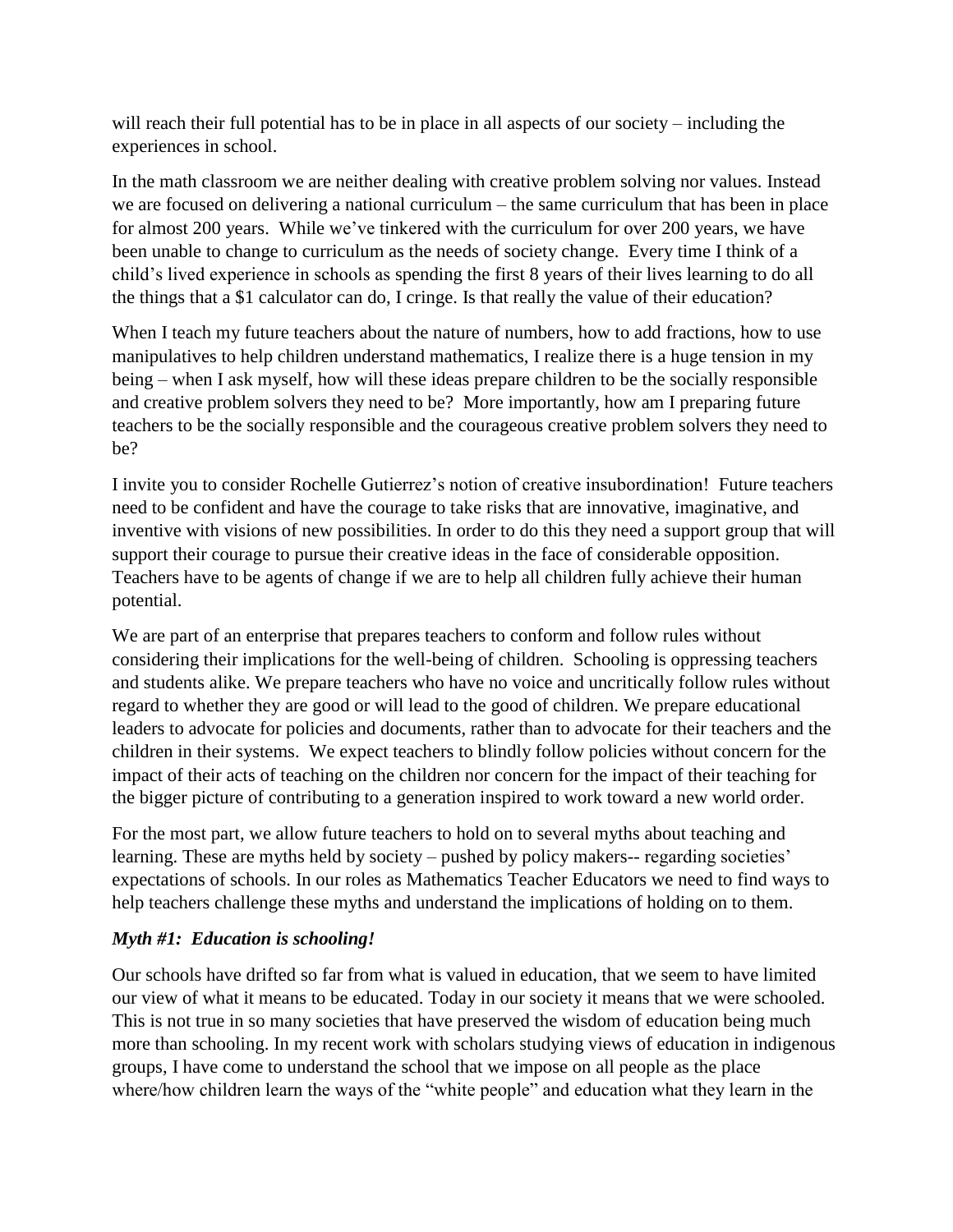community, from the elders, from their relationships with others, from their participation in their social group and community.

There are many things that we spend inordinate amounts of time teaching and testing that are so engrained in our social life, that those ideas might be better learnt through life itself. Extensive research in situated cognition has shown that you don't grow up without inevitably learning/ knowing how to count money, how to tell time (including the ever elusive school problems of elapsed time), and how to do basic operations. Even those who never go to school learn how to be efficient and precise in the use of their invented algorithms. Participation in the world seems to have better results than schools.

# *Myth #2: Teaching results in learning.*

It seems to me that a better sentence would be – interest, motivation, intrigue might result in learning. The boy who tamed the wind is an interesting example of the creative problem solving needed to solve the problem of lack of energy in his village. http://www.ted.com/talks/william\_kamkwamba\_how\_i\_harnessed\_the\_wind.html

We seem to have lost sight of the relationship between teaching and learning and transformed that relationship into a simplistic cause and effect. In spite of all the evidence to the contrary!

# *Myth #3: Kids will learn what we determine they should learn.*

This myth also implies that all children are equal, they learn alike, in the same progression and with the same methods and sequences, hence let's teach them all the same thing. And let's have the same goals for all of them, to prepare them for college. They will learn what we determine they should learn.

In fact, what do kids learn in school?

They learn about themselves, who they are, who they want to be, but most importantly, who they can or cannot be! They learn their place in society, by learning their place in the social network of the classroom, they are learning much more about their future place in society. They learn how to live by the norms of others. They learn how to keep silent in facing injustices, or watching others being mistreated. They learn that their voice is not to be heard or valued. They learn that someone, who doesn't know them, nor their dreams and aspirations, has established measures of excellence by which they need to perform. They learn to equate their value or worth to their levels of performance on standardized tests. They learn that rules are to be followed and not negotiated. They learn a very "contrived" form of democracy. They learn to view themselves and their learning as portrayed by how teachers view them. They learn to think about themselves through the eyes of others. They learn about themselves by becoming aware of their relationship to others. They experience oppression, bullying, boredom, repetition, memorization, procedures, rules. They learn to ignore personal pain and victimization and pretend that all is well, even when they feel tremendous emotional and physical pain or see others in pain.

# *Myth #4: Children's positive self-image should be tied up with their success and love of mathematics.*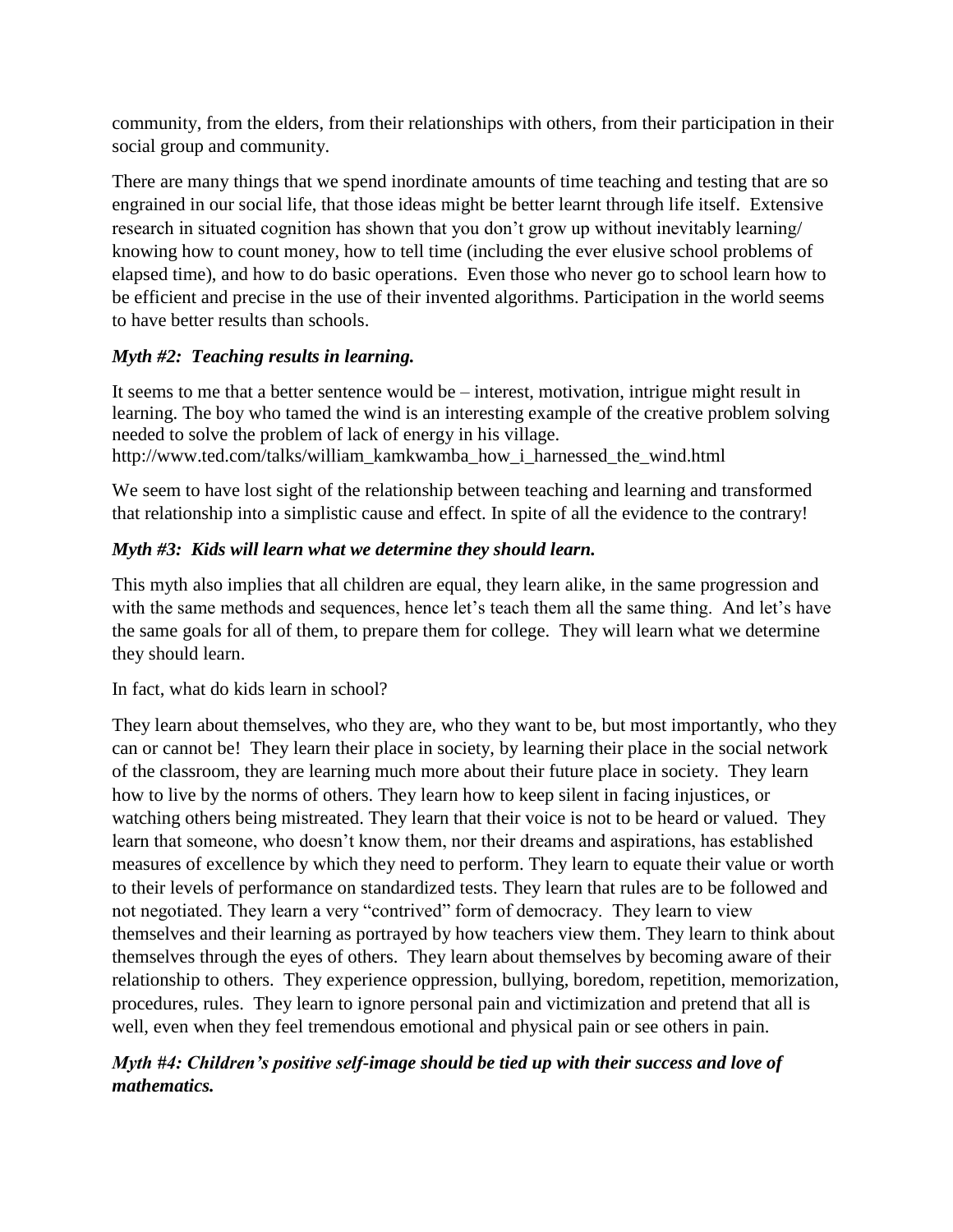With regard to this point, I agree with Nel Noddings, I do not need to convince every child to love mathematics, but I need to help them understand and articulate why they love it, or do not love it. According to Harkness, I should proceed with students with trust and believing in them and in their perspective, rather than doubting them. This requires that I proceed with students using hermeneutic listening, with the possibility of changing my personal perspective as I come to better understand the perspective of others.

Let's take a look at some of Noddings' (1984) writing:

A student "tells me that he hates mathematics. *Aha,* I think. *Here is the problem. I must help this poor boy to love mathematics, and then he will do better at it*. What am I doing when I proceed in this way? I am not trying to grasp the reality of the other as a possibility for myself. I have not even asked: *How would it feel to hate mathematics?* Instead, I project my own reality onto the student and say, *You will be just fine if only you learn to love mathematics*. […] Bringing him to "love mathematics" is seen as a noble aim. And so it is, if it is held out to him as a possibility that he glimpses by observing me and others; but then I shall not be disappointed in him, or in myself, if he remains indifferent to mathematics. It is a possibility that may not be actualized. What matters to me, if I care, is that he find some reason, acceptable in his inner self, for learning the mathematics required of him or that he reject it boldly and honestly. How would it feel to hate mathematics? What reasons could I find for learning it? When I think this way, I refuse to cast about for rewards that might pull him along. He must find his rewards. I do not begin with dazzling performances designed to intrigue him or to change his attitude. I begin, as nearly as I can, with the view from his eyes: *Mathematics is bleak, jumbled, scary, boring, boring,boring … What in the world could induce me to engage in it?* From that point on, we struggle together with it."

## **Living Contradictions: Holding visions of good teaching and honoring the vision of others**

In the 1990s I worked in Indianapolis, at IUPUI, in a teacher education program that had a theoretical framework, where the goal was to prepare teachers as agents of change. Our mission was to prepare teachers for the urban setting. I was one of only two math educators and we were challenged to create experiences for our students that fit the mission of our program that, in fact, helped them see their role as agents of change. Yet some of our students would tell us that their goal in life was to go back to the schools where they grew up to teach. Even if that school was in the rich suburbs of an urban area. At the time, I didn't understand what was going on with these students, my colleagues and I felt that these students were "fighting us" and "resisting" what we were trying to teach. We would say things to them about how they might find themselves without choices and how they might end up in a school that attended to children in poverty, or other such arguments to convince them that our goals for them were the right ones. We believed that we knew better than they could ever know what was good for them. I was not listening to them! I was not honoring their voices. Instead, I was oppressing them myself, with a program that did not fit their needs and expectations.

In my own teaching I was focused on helping teachers learn to listen to their students and honor their voices. I wanted teachers to be in awe of their children, all of them! I had evidence and shared that research with them, that the children, in an environment where their voices are valued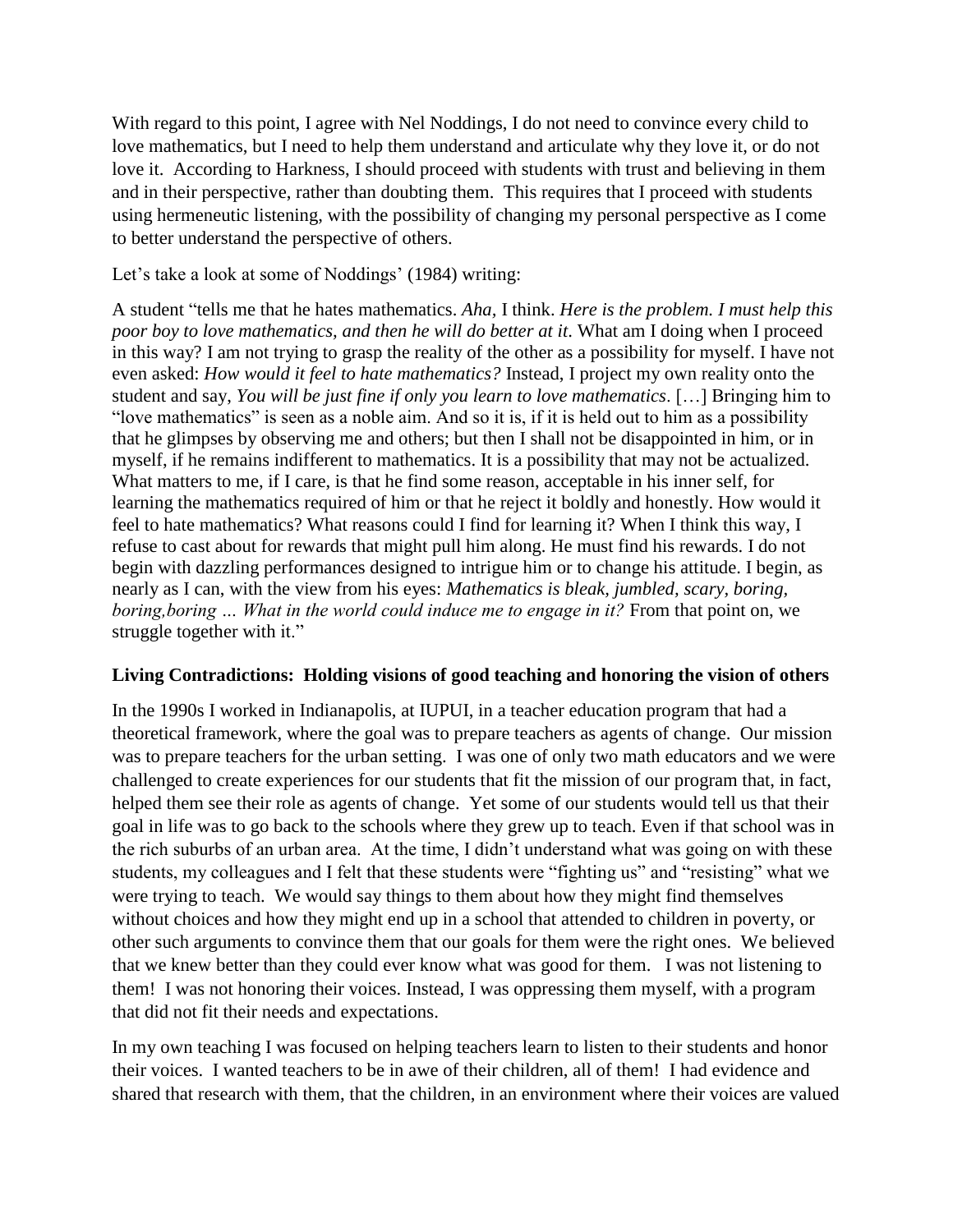and honored, would rise to the challenge and create mathematical solutions to problems, beyond their expectations. I was trying to convince them that the teachers would always be surprised by what the children would do. I modeled this with my students and it held true. In mathematical environments, the future teachers too were creative. By listening to their solutions there was always a realm of possibilities for us to explore. I knew how to give reason to the students by listening to their mathematical voices and hoped that they would learn to listen to their students' mathematical voices and to give reason to them too.

Yet, I was unable to hear my students and understand who they were, and what type of teacher they were hoping to become. They had already built an image of the good teacher and my image did not match theirs. In fact, it was so foreign, that they could not find a way to consider an alternative to their view of "good teaching." Their realm of possibilities did not change after having been in my class, nor in our program.

Our work in teacher education had little impact on our students' constructions of what it means to be a good teacher, particularly in mathematics. So, this is where I am now. I have finally understood that it is not working to try to create clones of myself as a teacher, or even better enactments of what I believe to be good teaching.

Recently, in the context of several different self-studies of teaching, my colleagues and I, have begun to consider our students (in our work with pre-service and in-service teachers) as viable teachers, since they are human-beings with a well established vision of good teaching, which often differs from our own. We have begun to explore each individual's personal/professional project of becoming the best teacher they can envision at this time in their professional development. We must honor their existing teacher-selves and work with them to grow while envisioning what could be a richer/more robust understanding of the "better" self, with new and varied creative possibilities for what it means to be a good teacher, both for myself and for them. I don't want them to challenge their view of good teaching alone, without me also engaging in the challenge of my own views of good teaching. I have been trying, with the support of authors like Harkness, to engage in the believing game (as opposed to the doubting game), when I interact with teachers and future teachers. Some of you have read my work on hermeneutic listening, and the believing game, resonates with that posture of listening to learners in a way that leads to the co-construction of meaning, and in this case, the co-construction of our individual professional projects of becoming better teachers.

#### **Living contradictions: What counts as success?**

It is troubling that we are expected to accept and succumb to one view of success … a view that leaves little room for acknowledging success as creative innovations and change! In general that one view has defined success as exclusively measureable by the test scores of children, and even more absurdly by the test scores of teachers on some incredibly limiting criteria of what counts as evidence of good teaching. In light of what I consider important goals of education and what I value for education, the mediocrity of these measures of success only compound the reasons why we can't seem to come close to meeting the needs of children in the world today.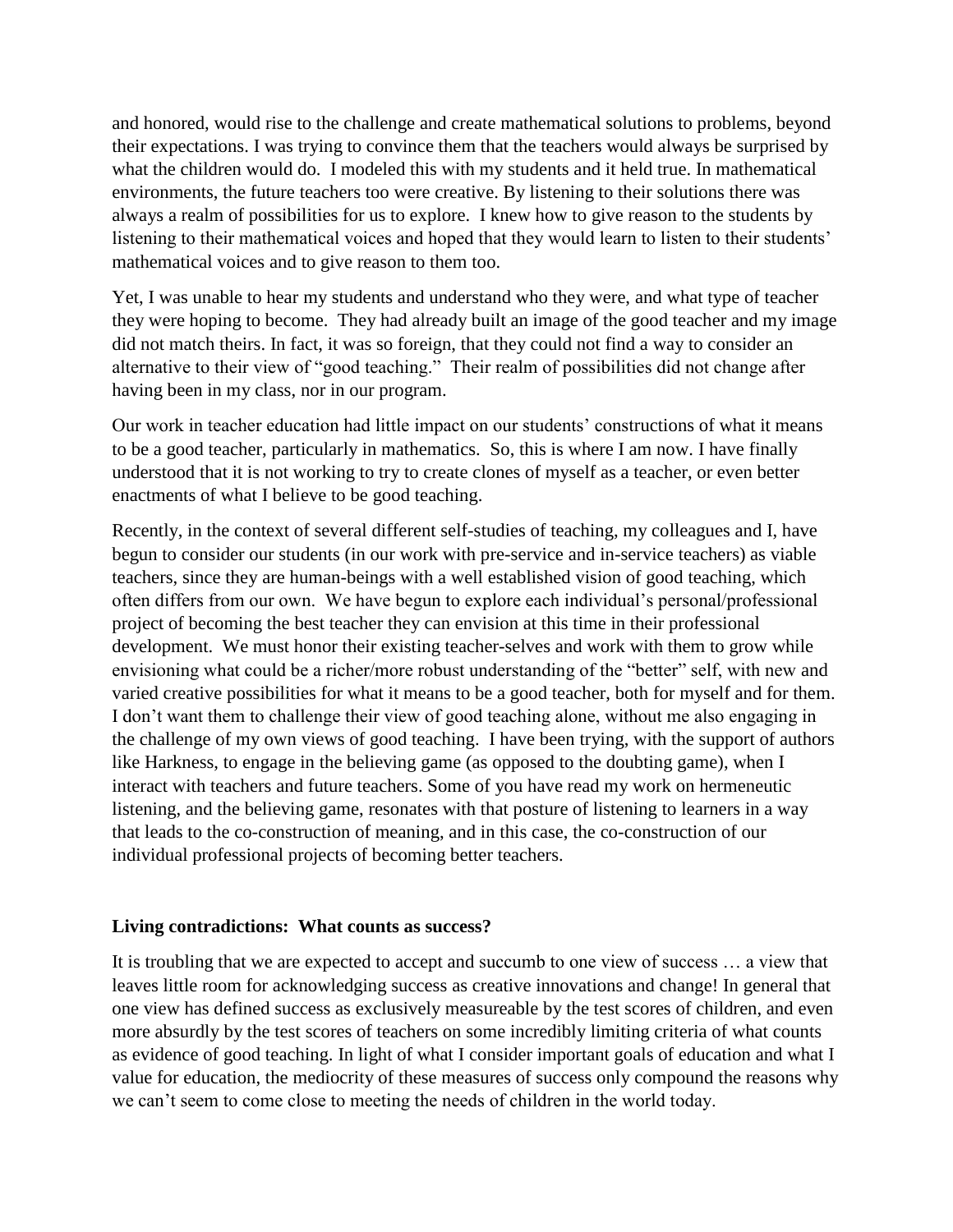Our assessments of both children and teachers are judgments of individual abilities and achievements, yet the problems that we face today will only be solved through the creative collaboration among problem solvers with all different talents and strengths. Do we really believe that by defining and measuring individual success we will be able to achieve the creative collaborative problem solving needs of society?

In my own work, I am trying to re-conceptualize success. What does success mean to me, given my beliefs and values? As I attempt to articulate a more robust and more ethical understanding of success, I land in contradictions between the accepted notion of success in the mathematics education community and my emerging alternative views of what counts as success. I am striving for a definition of success which honors individual strengths and talents, as well as personal goals, respecting one's identity, humanity and dignity while at the same time celebrating collaborative creative problem solving and concern for the truly important problems of our society. I am fighting to redefine something that is so deeply engrained in the world of education and has been put there by individuals who believe their power is unquestionable. They may not know my students, yet they speak with authority of what is best for those students.

By equating human worth to performance in school, measured by achievement on standardized tests of knowledge, we encourage practices that promote discrimination, privilege, and hierarchy... and with these culturally and socially approved forms of discrimination (rules by which we judge the worth of humans) we support the notion and teach children that some people are better than others. Those who fail to achieve do so because of personal flaws, rather than flaws in the system.

Our teachers and our children do not need to be "fixed", they do not need to be evaluated so that we can determine what is broken about them. They need to be heard, to be respected, respect that is demonstrated by listening to their interests, their aspirations, their dreams, their choices… their questions! Their curiosities! That which intrigues them, that which troubles them, that which frightens them! That which hurts them, that which silences them, that which damages their soul, that which shapes their views of themselves.

## **Living contradictions: Scholarship of teacher education**

What else constitutes our practices?

Writing for publication –

Reviewing and judging the work of others–

Applying for grants and funding –

The list goes on and on. I will limit my comments here to just a few points.

In all of our work we are expected to position ourselves as knowledgeable experts. Our knowledge and expertise is judged by the quality of what we write as it relates to the truth as established by the community of mathematics educators. Writing from a position of doubt, of questions, of concerns, and of dissonance is not acceptable. In our publications we are strong armed into situating our work within the acceptable tenets of the CCSSM. In our grant work we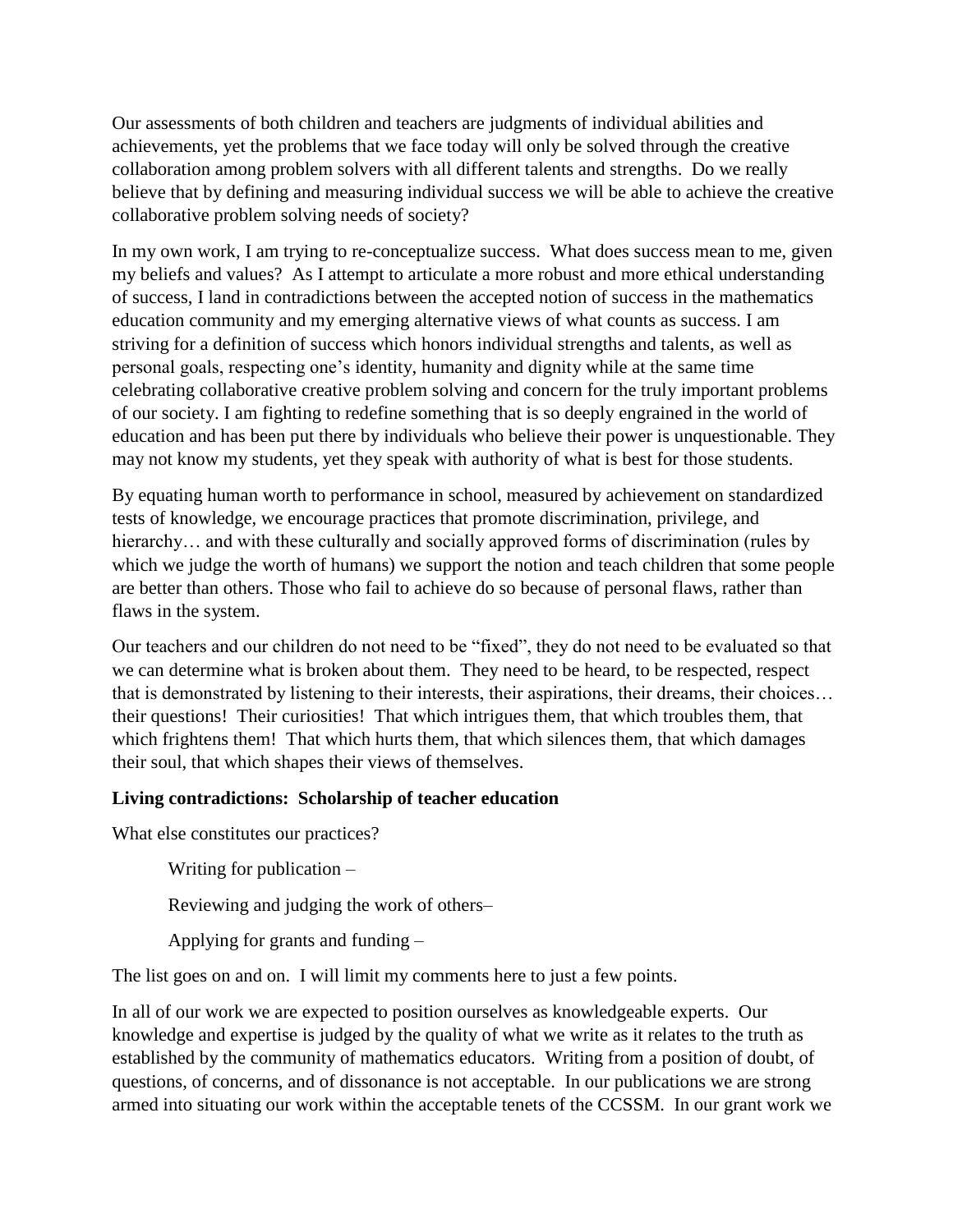are forced to include the omnipresent truths of the same overarching documents and policies -- CCSSM.

My colleagues and I have been pressured by NCTM journals to put CCSSM into our publications, to show where the ideas that we were discussing fit into CCSSM, otherwise we couldn't get our articles published. We had been pressured by the Ohio Department of Education to sprinkle CCSSM all over our grant proposals, to assure that we were building content-focused professional development around CCSSM, otherwise we wouldn't be funded. We were required to use measures of content knowledge of teachers in our grants to assure success. We were required to tie student achievement scores with the work of our collaborators, i.e. teachers in our partner school districts in order to prove the worth of our work together. I was so caught up in the pressures of our work, that I was unable to see my own professional oppression and the oppression of others with whom we work. These requirements defied what we believe and value, they undermined the creative collaborative problem solving relationship we were striving to build, and they undermined our efforts to defy the power structures of university experts providing professional development to enhance teachers' practices.

In our reviews we are expected to judge the work of our colleages according to positivist criteria sometimes disguised in language that would be deemed more acceptable to those working in other paradigms. Here too, a discussion of what counts as success seems relevant.

What is good research? Well that certainly opens a can of worms and I know we don't agree as a community. Yet, we are expected to judge each others' work with some unnatural and arbitrary evaluative criteria. We don't seem to remember that what we need today is work that will push the limits of our creativity… work that has "catalytic validity" (Patty Lather's term) that I like to use to think of work that can lead us to think differently about the multiple dimensions of teaching and learning. Work that points to possibilities, rather than conforming to the limitations of theoretical frameworks and corresponding methodologies. Work that honors the complexity of the education process, the complexity of the individuals involved in the process, and the complexity of their relationships. It is alarming that we are expected to doubt what we read, as opposed to engaging in acts of trust that would allow us to believe and thus interact and dialogue with ideas.

We (members of this community) compose the external review panels for promotion and tenure, the editorial panels of journals, the boards of our associations, the panels of reviewers for NSF and other funding agencies, and we too find ourselves supporting positions that are "politically safe." We fear losing (or never gaining access to) federal and state funds. We fear retaliation of NCATE, TEPAK, EdTPA, or whatever other agency is currently under the auspices of Pearson's influence, if our pre-service teachers don't perform as required. We fear what might happen if we choose to publish in journals that honor and respect our voices. We do what it takes to get our projects approved by the Institutional Review Boards at our institutions, even when their rules are mostly appropriate for positivist research where our teachers (whom we view as colleagues and collaborators) are instead labeled as research subjects. We fear so much these days, that we too are oppressed by our own inactions in our practice. We prepare our own students to accept, succumb to, and pass arbitrary measures of "good teaching." Slowly, over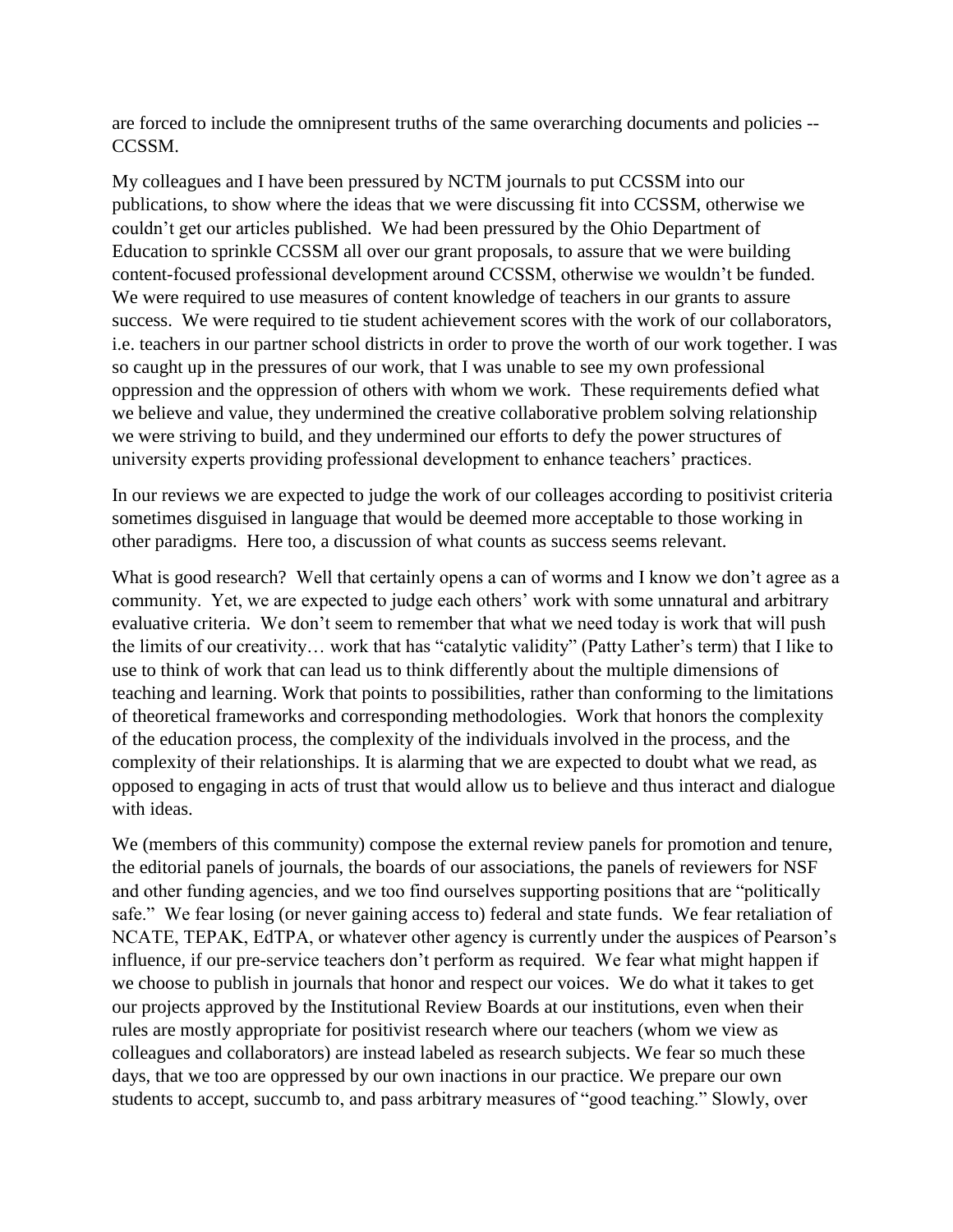time, our professional courage has eroded. We no longer do what we deeply believe is right, but instead we force our actions to conform to what is expected of us.

#### **Hope and Hopelessness**

Upon returning to the States, soon in the first week back, I attended a meeting with teachers who reached out to me for help. They invited me to attend a meeting in order to help them make sense of and plan for the implementation of the CCSSM. They needed to make sure that the students would do well on the standardized tests that are an unknown to them at this point. They needed reassurances that what they were doing with their students was aligned with the standards and that they weren't leaving anything out. They needed help.

What I heard revealed a sense of defeat, of hopelessness, of fear. When did teaching become about fear? When did teachers lose their sense of efficacy? When did teachers lose their sense of professionalism?

I was saddened to hear these amazing professionals feeling hopeless and fearful! Here I was in a role of professional development provider…. And instead I found that what I needed to do, was therapy, to build up their self confidence, to reignite their sense of efficacy, to re energize their sense of professionalism.

I had been so involved with everything that had been going on in our schools and our districts and our actions that I failed to react to what I saw as to how the professional lives of teachers had changed. How hope, efficacy, enthusiasm, professionalism had eroded. I too had subconsciously bought into the clichés of the current politics of mathematics education. I listened to the language of standardized practices, and wasn't hearing the ideology of control and oppression, since standardization was hiding behind a rhetoric of equity and social justice… math for all, preparation for college, if you don't buy into this you are denying that all children should be prepared for college, you are the bad guy. Why have we been silenced to such a point that we have allowed ourselves to become part of this oppressive instrument of control? Why have we allowed ourselves to partake in the uncritical implementation of policies and demands?

So I turned back to Paulo Freire's Pedagogy of Hope and considered the consequences of hopelessness.

"Hopelessness and despair are both the consequence and the cause of inaction or immobilism." (pg. 3 – pedagogy of hope)

I have found that I have succumbed to the pressures. I have been "done to". I have been an agent of "doing to others" by helping them succumb to the pressures. By succumbing to the pressures (editors and granting institutions, NCATE and others pushing for CCSSM) I have become an agent of oppression myself. I have become complicit with something that I now see as leading to the erosion of the teacher's identity and their sense of self. Not to mention, the trivialization of the curriculum. A colleague recently said to me that you can't deny that CCSSM is just pushing for good rigorous mathematics. I have to say that I disagree because I don't believe it is the correct mathematics that we need to be developing with children. I don't believe that this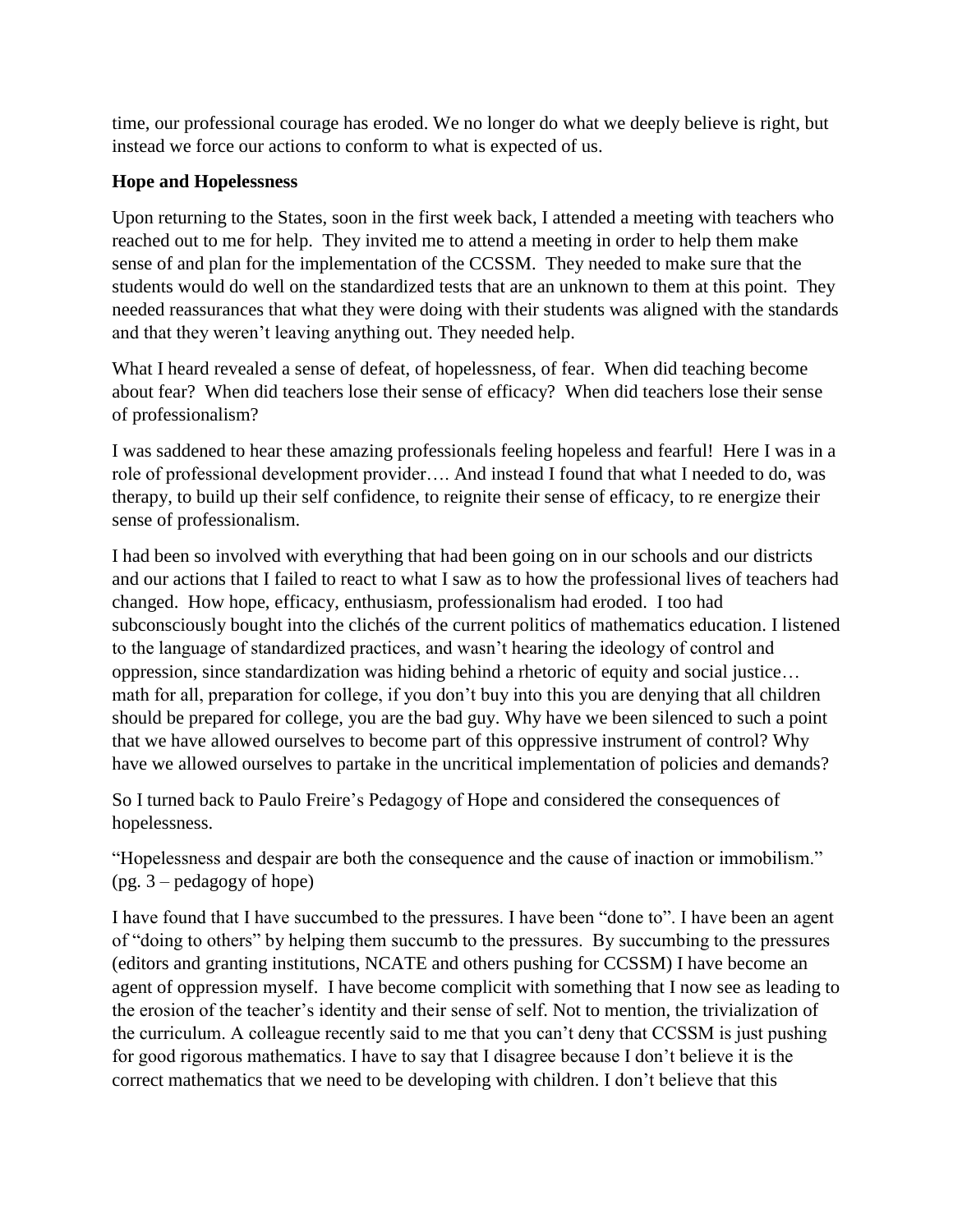particular mathematics is what we need in order to empower the children to better understand the world and imagine the possibilities for a better world.

Progress and change comes from breaking rules, rather than following them blindly. New genres of art, music, literature and architecture emerge when artists, musicians, authors and architects break rules as they envision new possibilities. New developments in science and technology happen when scientists choose to break the rules as they envision new possibilities. New mathematics occurs when mathematicians choose to break rules, breakthroughs in medicine, in pharmacology, in research methodologies, occur when humans take risks and break existing rules always in a quest to enact their visions of new possibilities. Little change occurs in education since most of us play by all the rules, act in compliance with policies… be they NCATE, district policies, national standards, EdTPA, whatever the reasons may be, rules drive the work we do in schools even when those rules create major discrepancies with our values and beliefs, and our moral compass.

## **In closing…( Still Freire…)**

"The teaching profession has lost its dignity in losing the respect for teachers and learners. It is our responsibility to act to regain that dignity and respect."

This brings me to my final thoughts for the evening.

Mathematics education has been remiss by attending exclusively to the goal of improving students' scores on standardized tests rather than engaging in the reflections needed for realizing the goal of achieving education that prepares humans to partake in creating a better world.

A society with equity and justice begins in classrooms. Classrooms today mirror the ills of society at large, with oppression of students, power relations that segregate students, evaluation procedures that add to the anguish of students and further differentiate those who will lead and those who will be oppressed.

Teacher education and leadership preparation that changes the social order in classrooms and prepares teachers in the ethics of diversity is a first step. Building classrooms where the social order is one of respect, solidarity, and collaboration will go a long way towards the education of children who can envision these human relations in the world around them.

So what are our next steps… as Mathematics Teacher educators?

That Mathematics Teacher Educators explore our **living contradictions** and creatively collaborate towards the preparation of teachers and leaders who are willing to take risks and who strive to create educational environments that foster and nurture the development of every child as a thriving, viable, creative, responsible, moral, confident, collaborative, loving and caring human-being.

And thus as a community… we may have the courage and support each other to begin to enact a practice of mathematics teacher education that supports an educational system that leads us toward providing for our children an education that will empower them to creatively and